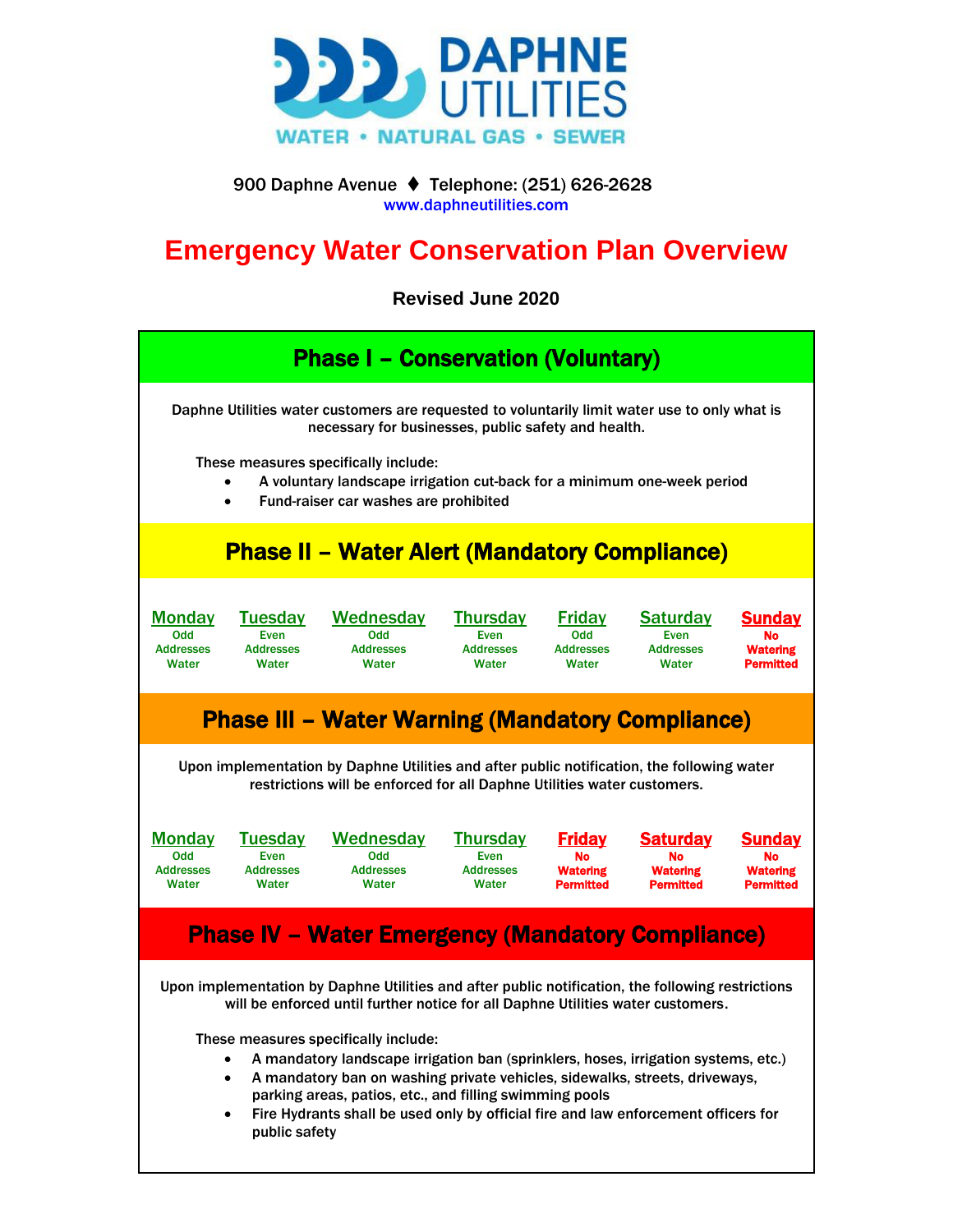

# Emergency Water Conservation Plan

Reviewed June 2020

# **PURPOSE**

The purpose of this Emergency Water Conservation Plan is as follows:

- to provide contingency plans to manage drought and emergency conditions; and
- to continue to deliver a cost effective, adequate, safe and reliable supply of high-quality water to our customers; and
- to identify successful public information strategies which will motivate the community to reduce normal consumption to drought allowances; and
- to identify critical points of change which would result in an acute or long-term water outage and to establish preemptive stages to address the outage; and
- to recommend a programmed response for each stage which would most effectively reduce water consumption to the available supply with the least adverse impact to the Daphne community.

## **WATER CONSERVATION PLAN**

The plan as outlined in this document consists of a menu of response measures to be enacted by Daphne Utilities in response to shortages either acute or chronic.

A water shortage may exist in localized areas of Daphne any time the system demand is in excess of 85% of the available capacity and widespread water outages can occur whenever system demand is in excess of 100% of available capacity. Serious shortages could also be caused by system failures and power interruptions.

## **WATER CONSERVATION RESPONSE OPTIONS**

• **Public Education and information for Voluntary Reduction** - public information and education programs would be implemented at the earliest drought or emergency stage to make our customers aware of the problem, to respond to customer concerns and questions, and to motivate the customer to take action to reduce water consumption. A major component of Daphne Utilities water conservation program focuses on public education. These programs, typically through bill inserts,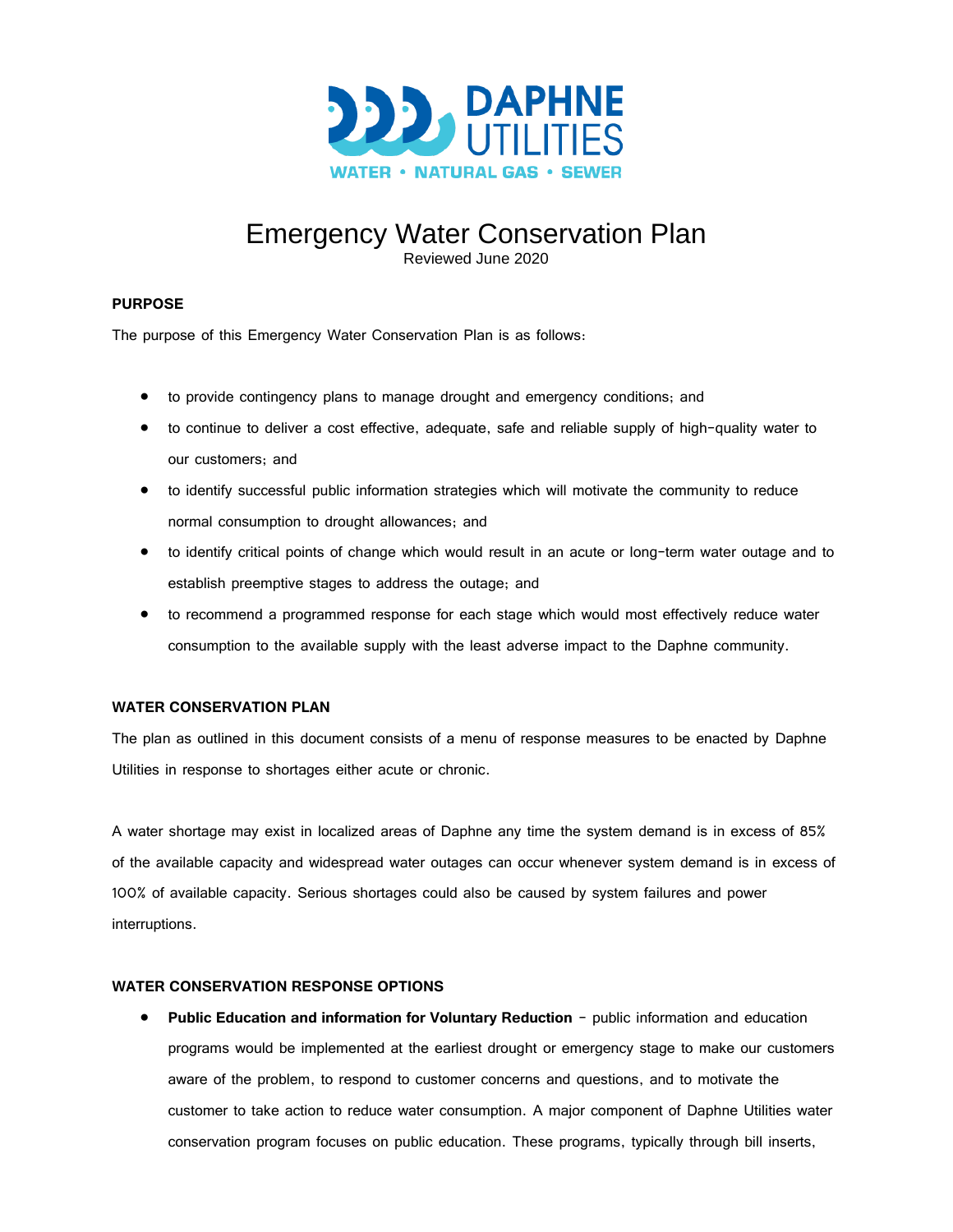website notices, and media announcements, are aimed at reaching the greatest amount of people in the largest water use category which are residential customers. During an emergency, these existing programs will become the core of an expanded program working with the public to reduce water consumption.

- **Outdoor Water Use Restrictions and Bans** residential outdoor water use is a significant portion of daily consumption. Water consumption increases dramatically in the summer months. In the early stages of a drought or emergency, outdoor water use restrictions would be mostly voluntary. However, starting with the second stage, some reduction in water consumption is mandatory.
- **Nonresidential Water Use Planning** because the highest percentage of water consumption is due to residential customers, implementation of water use restrictions for industrial and commercial customers is usually insignificant until the final stage of the drought or emergency occurs.

#### **WATER CONSERVATION PHASES**

The onset of an emergency situation or anticipated onset of drought and the necessary adjustments and management techniques depend on the severity of the water emergency. Water Conservation phases will be implemented by Daphne Utilities or by triggering the following criteria

- **Phase I**: When pumping reaches 85% of actual capacity for 3 consecutive days.
- **Phase II**: When pumping on any one day reaches 90% of actual capacity or after two consecutive low tank alarms.
- **Phase III**: When pumping on any one day reaches 94% of actual capacity or the pressure cannot be maintained above 25 psi.
- **Phase IV:** When pumping on any one day reaches 96% of actual capacity or the pressure cannot be maintained above 20 psi.

#### **WATER CONSERVATION RESPONSE**

Specific conservation management responses are listed according to the conservation phase. The phases are dependent on the ability of Daphne Utilities to foresee conditions which would affect water allotments or water availability. After declaration of the drought or water emergency stage by Daphne Utilities; the General Manager is authorized to implement any or all of the following: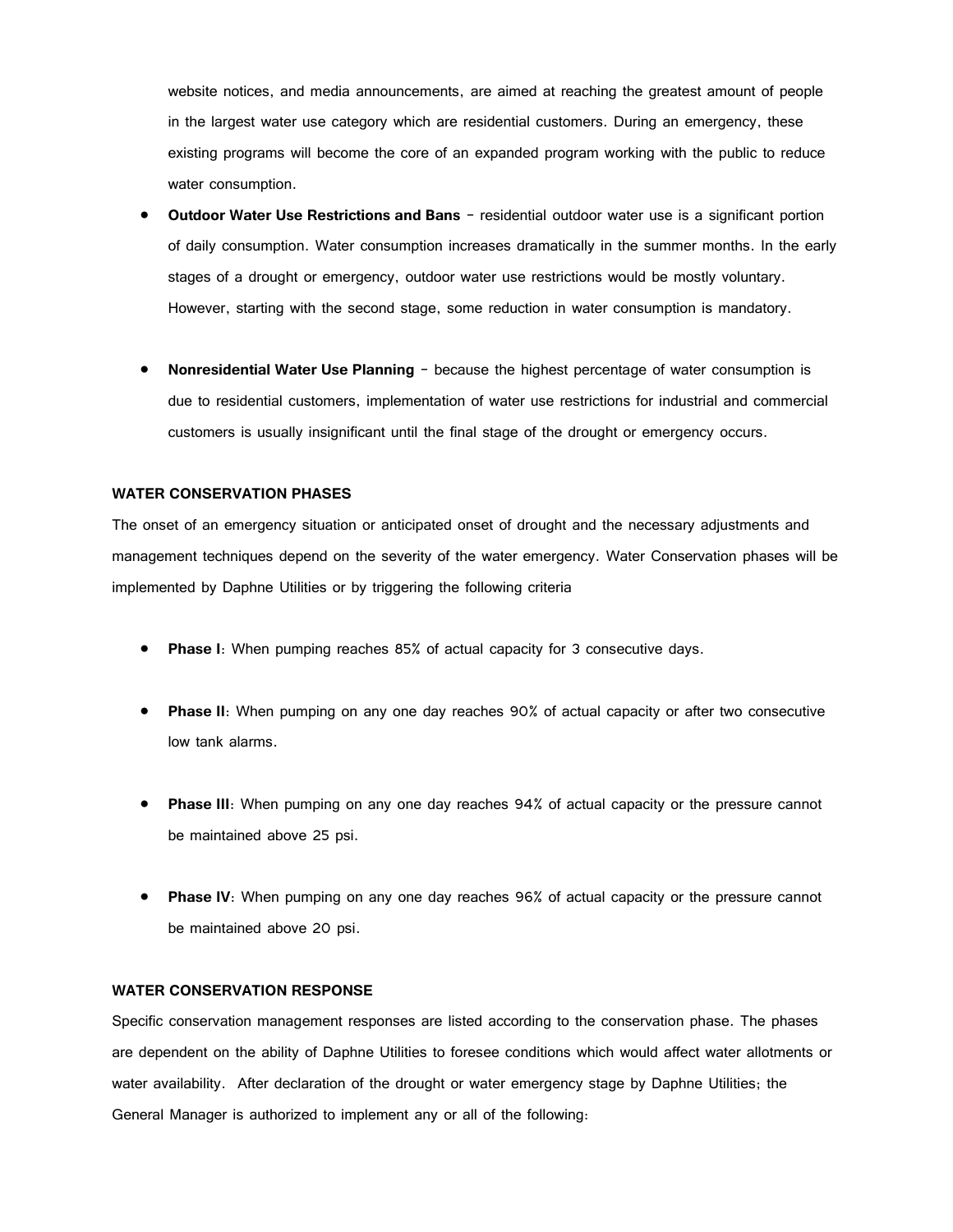**Phase I: CONSERVATION** – Voluntary. Customers or persons who use Daphne Utilities water system are requested to voluntarily limit the amount of water to the amount that is absolutely necessary for health, business, and outdoor use. These measures specifically include:

- A voluntary landscape irrigation ban for a minimum one-week period
- Fund-raiser car washes are prohibited

**Phase II: WATER ALERT** – Mandatory Compliance. Beginning at a time deemed necessary by the Daphne Utilities and after public notification, the following restrictions shall apply to all customers or persons who use the Daphne Utilities water system.

- Irrigation utilizing individual sprinklers from hoses or buried sprinkler systems for the purpose of watering lawns, gardens, landscaped areas, trees, shrubs and other plants is prohibited, except on designated water-use days which shall be as follows:
	- o Odd-numbered street addresses will water on Monday, Wednesday, and Friday.
	- o Even-numbered street addresses will water on Tuesday, Thursday, and Saturday.
	- o No irrigation shall be performed between the hours of 5:00am 9:00am and 5:00pm 9:00pm.
	- o No watering will be allowed on Sunday.
- This restriction shall not apply to any handheld garden hose or small handheld watering container which may be used on any day to water small areas that might need more frequent watering.

**Phase III: WATER WARNING** - Mandatory Compliance. Upon implementation by Daphne Utilities and after public notification, the following restrictions shall be imposed in place of Phase II restrictions (until further notice) to all Daphne Utilities water system customers or persons who use Daphne Utilities water system:

• Irrigation utilizing individual sprinklers from hoses or buried sprinkler systems for the purpose of watering lawns, gardens, landscaped areas, trees, shrubs and other plants is prohibited, except on designated water-use days which shall be as follows: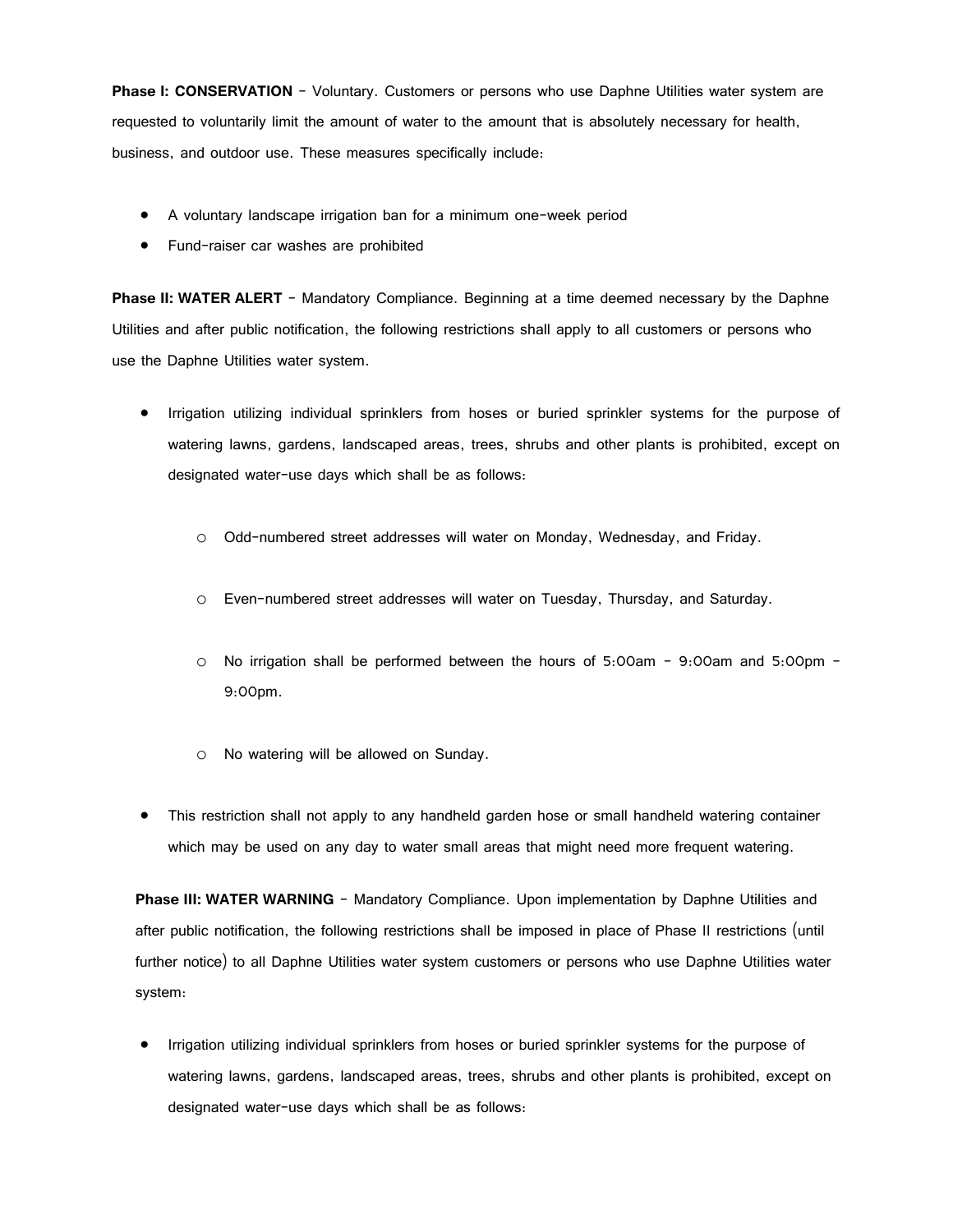- o Users of water at street addresses containing odd numbers will water on Monday and Wednesday.
- o Users of water at street addresses containing even numbers will water on Tuesday and Thursday.
- o No irrigation shall be performed between the hours of 5:00am 9:00am and 5:00pm 9:00pm.
- o The intent of this action is to allow each customer to water two times a week, either Monday and Wednesday, or Tuesday and Thursday. No watering may be done on Friday, Saturday, and Sunday.
- Washing of private vehicles is prohibited, except on Monday, Tuesday, Wednesday, and Thursday. No private vehicles may be washed on Friday, Saturday, and Sunday. Commercial car washes and service stations are exempt from this restriction.
- Swimming pools will be filled by users of water at street addresses containing odd numbers on Monday and Wednesday. Swimming pools will be filled by users of water at street addresses containing even numbers on Tuesday and Thursday.
- Washing of sidewalks, streets, driveways, parking areas, tennis courts, patios or other paved areas is absolutely prohibited, except by the street department and fire department to alleviate health or fire hazard.
- Taking water from a fire hydrant is prohibited without written permission from Daphne Utilities. The water system, street department, and fire department are exempt from this condition in order to properly maintain the water system and provide for public health and safety.

**Phase IV: WATER EMERGENCY** - Mandatory Compliance. Upon implementation by Daphne Utilities and after public notification, the following restrictions shall be imposed in place of Phase II or Phase III restrictions (until further notice) to all Daphne Utilities water system customers or persons who use Daphne Utilities water system: **during Phase IV**, **no outside irrigation** utilizing individual sprinklers from hoses or buried sprinkler systems for the purpose of watering lawns, gardens, landscaped areas, trees, shrubs and other plants is permitted. Also prohibited are the following: